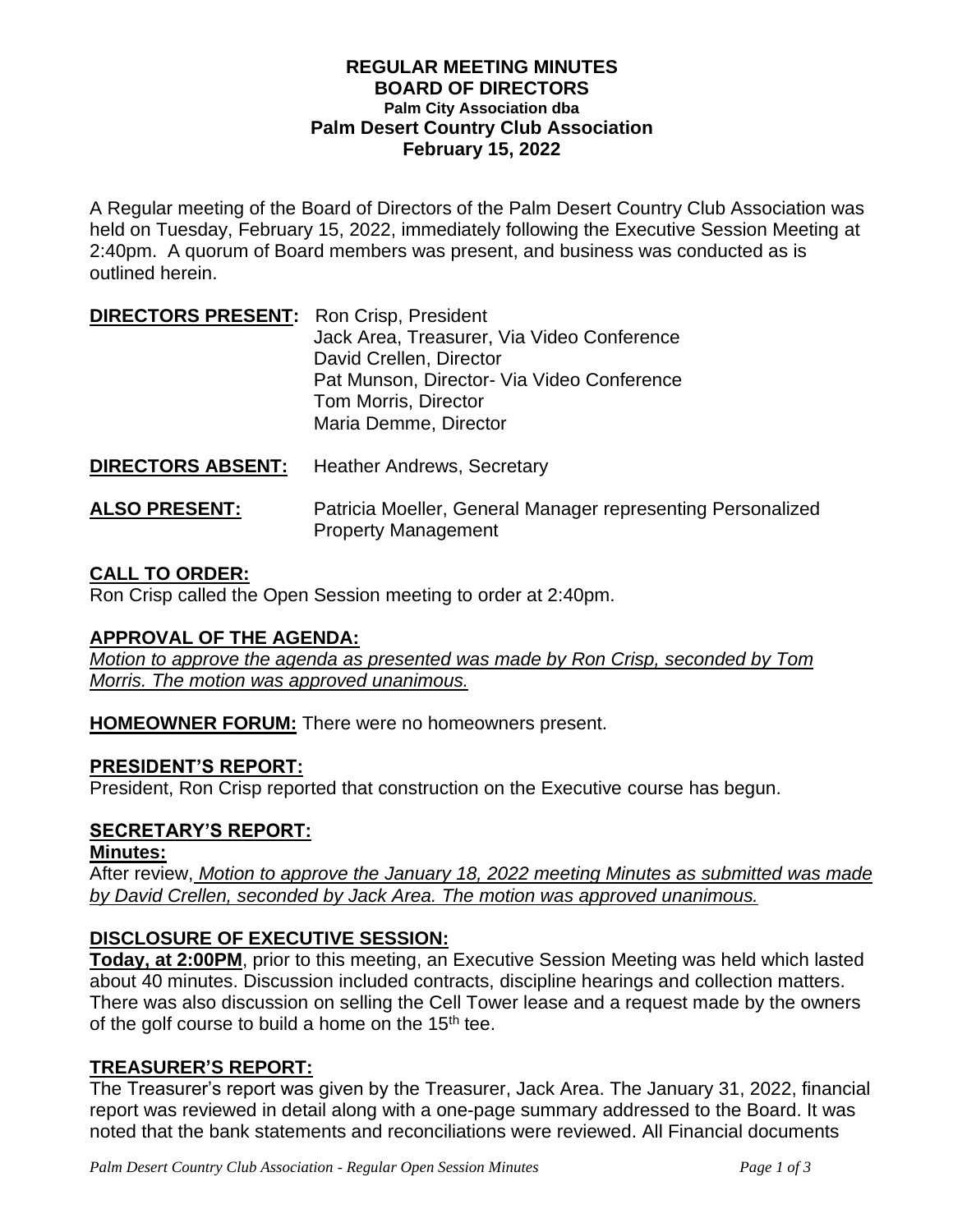including the general ledger, Balance sheet, Revenue & Expense statement, check registers, bank statements & reconciliations, and delinquency reports were provided to the board for their review as per Civil Code.

It was noted that there is an operating CDAR account in the amount of \$60,532.91 that matures every four (4) weeks. The Board has opted to allow the CDAR to continue to roll over into another four (4) week term.

After review, *Motion to accept the January 31, 2022, financial report, and bank reconciliations as prepared was made by Jack Area, seconded Tom Morris. The motion was approved unanimous.* 

# **COLLECTION REPORT:**

The Board reviewed the collection report. Management was instructed to proceed with collection efforts by sending late notices to those owners that have not paid the annual assessment.

# **COMMITTEE REPORTS:**

### Neighborhood Watch Discussion

Director, Pat Munson would like to purchase neighborhood watch signs and post them around the neighborhood. It was recommended that the committee has a meeting to determine how many signs will be needed prior to purchase.

### Social Committee, Chair, Heather Andrews

There was no report from the committee.

### Communications Committee- Bill Gurzi

The Communications Committee reported that they are ready to send out RFP (request for proposal) to various companies. The committee will work with management to send out the RFP's.

# **CURRENT BUSINESS:**

### Pool Area Landscape Proposals

The board reviewed the pool area landscape proposals from Pro Landscape and Water Wise Landscape. After review, *Motion to approve the Water Wise Landscape proposal in the amount of \$5,700 was made by Ron Crisp, seconded by Tom Morris. The motion to approve was unanimous.*

Fire Pit

This item is on hold until after the landscape has been completed.

# **NEW BUSINESS:**

# New Admin Laptop

There was discussion on replacing the admin desktop computer. After discussion, *Motion to approve in the replacement of the admin computer with a new laptop not to exceed \$1,500 was made by Tom Morris, seconded by Jack Area. The motion was approved unanimous.*

Electrical Panel/Sub Panel Proposals Management is waiting on the proposals.